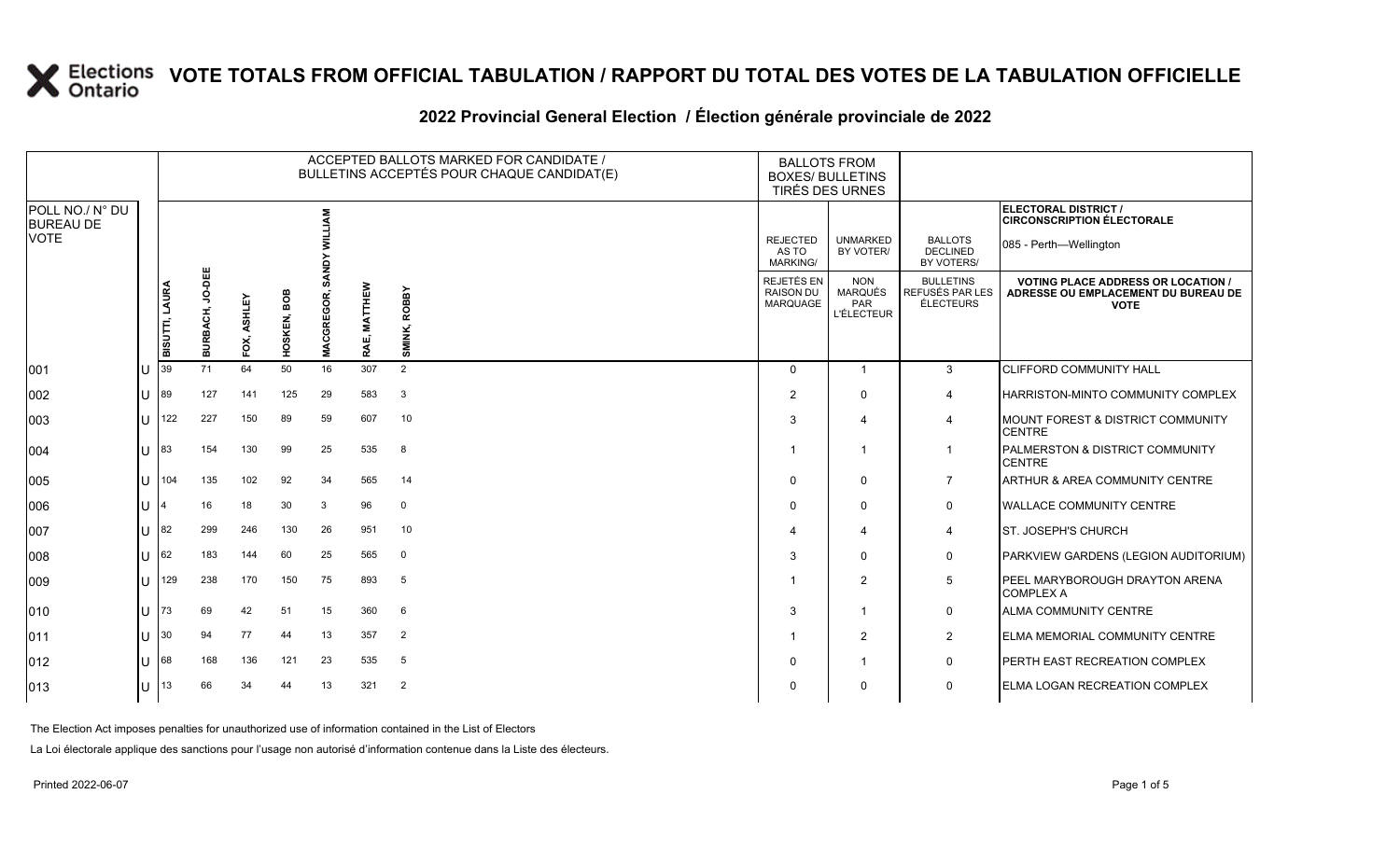### **2022 Provincial General Election / Élection générale provinciale de 2022**

|                                     |                                      |                       |                    |                |                       |                  | ACCEPTED BALLOTS MARKED FOR CANDIDATE /<br>BULLETINS ACCEPTÉS POUR CHAQUE CANDIDAT(E) | <b>BALLOTS FROM</b><br><b>BOXES/ BULLETINS</b><br><b>TIRÉS DES URNES</b> |                                                   |                                                                 |                                                         |                                                                                                 |
|-------------------------------------|--------------------------------------|-----------------------|--------------------|----------------|-----------------------|------------------|---------------------------------------------------------------------------------------|--------------------------------------------------------------------------|---------------------------------------------------|-----------------------------------------------------------------|---------------------------------------------------------|-------------------------------------------------------------------------------------------------|
| POLL NO./ N° DU<br><b>BUREAU DE</b> |                                      |                       |                    |                |                       | Š                |                                                                                       |                                                                          |                                                   |                                                                 |                                                         | ELECTORAL DISTRICT /<br><b>CIRCONSCRIPTION ÉLECTORALE</b>                                       |
| <b>VOTE</b>                         |                                      |                       |                    |                |                       |                  |                                                                                       |                                                                          | <b>REJECTED</b><br>AS TO<br><b>MARKING/</b>       | <b>UNMARKED</b><br>BY VOTER/                                    | <b>BALLOTS</b><br><b>DECLINED</b><br>BY VOTERS/         | 085 - Perth-Wellington                                                                          |
|                                     |                                      | <b>BISUTTI, LAURA</b> | JO-DEE<br>BURBACH, | ASHLEY<br>FOX, | <b>BOB</b><br>HOSKEN, | GREGOR<br>ō<br>Š | MATTHEW<br>RAE,                                                                       | <b>ROBBY</b><br>SMINK,                                                   | REJETÉS EN<br><b>RAISON DU</b><br><b>MARQUAGE</b> | <b>NON</b><br><b>MARQUÉS</b><br><b>PAR</b><br><b>L'ÉLECTEUR</b> | <b>BULLETINS</b><br>REFUSÉS PAR LES<br><b>ÉLECTEURS</b> | <b>VOTING PLACE ADDRESS OR LOCATION /</b><br>ADRESSE OU EMPLACEMENT DU BUREAU DE<br><b>VOTE</b> |
| 014                                 | lU                                   | 66                    | 162                | 111            | 98                    | 44               | 568                                                                                   | 3                                                                        | $\overline{1}$                                    | $\Omega$                                                        | 2                                                       | SHAKESPEARE & DISTRICT OPTIMIST HALL                                                            |
| $ 015\rangle$                       | lU                                   | 89                    | 243                | 189            | 152                   | 25               | 780                                                                                   | 5                                                                        | 2                                                 | $\overline{2}$                                                  | $\overline{2}$                                          | MITCHELL & DISTRICT ARENA AND<br><b>COMMUNITY</b>                                               |
| 016                                 | lU                                   | 52                    | 188                | 105            | 79                    | 43               | 458                                                                                   | $\overline{4}$                                                           |                                                   | $\boldsymbol{\Delta}$                                           | $\mathbf 0$                                             | SEBRINGVILLE COMMUNITY CENTRE                                                                   |
| 017                                 | lU.                                  | 97                    | 577                | 299            | 50                    | 35               | 478                                                                                   | $\overline{7}$                                                           | 3                                                 | 5                                                               | 3                                                       | STRATFORD ROTARY COMPLEX-HALL A & B                                                             |
| $ 018\rangle$                       | IП                                   | 87                    | 496                | 298            | 54                    | 37               | 411                                                                                   | 3                                                                        | 5                                                 |                                                                 | $\mathbf{1}$                                            | <b>BURNSIDE AGRIPLEX</b>                                                                        |
| $ 019\rangle$                       | lU                                   | 45                    | 263                | 142            | 19                    | 10               | 117                                                                                   | 2                                                                        |                                                   | $\Omega$                                                        | $\mathbf 0$                                             | STRATFORD CAMPUS - U OF WATERLOO                                                                |
| 020                                 | ΙU                                   | 62                    | 366                | 158            | 28                    | 17               | 182                                                                                   | 5                                                                        |                                                   | $\overline{2}$                                                  | $\overline{1}$                                          | BEST WESTERN PLUS THE ARDEN PARK<br><b>HOTEL</b>                                                |
| 021                                 | lU                                   | 88                    | 536                | 254            | 74                    | 37               | 519                                                                                   | 8                                                                        |                                                   | 3                                                               | $\overline{2}$                                          | ARMY NAVY & AIR FORCE VETERANS UNIT<br>261                                                      |
| 022                                 | lU                                   | 58                    | 283                | 108            | 44                    | 12               | 277                                                                                   | 3                                                                        | 3                                                 |                                                                 | $\overline{2}$                                          | KNIGHTS OF COLUMBUS                                                                             |
| 023                                 | ΙU                                   | 53                    | 212                | 136            | 51                    | 35               | 344                                                                                   | 5                                                                        | $\Omega$                                          | -1                                                              | $\overline{1}$                                          | FESTIVAL INN STRATFORD                                                                          |
| 024                                 | lθ                                   | 17                    | 57                 | 58             | 67                    | $\overline{7}$   | 291                                                                                   | $\overline{2}$                                                           | 2                                                 | $\Omega$                                                        | $\mathbf 0$                                             | DUBLIN COMMUNITY CENTRE                                                                         |
| 025                                 | $\lfloor \lfloor \rfloor \rfloor$ 31 |                       | 121                | 82             | 59                    | 24               | 347                                                                                   | $\overline{7}$                                                           | 3                                                 |                                                                 | $\overline{2}$                                          | DOWNIE OPTIMIST COMMUNITY CENTRE                                                                |
| 026                                 | U                                    | 89                    | 357                | 222            | 55                    | 22               | 642                                                                                   | 5                                                                        |                                                   |                                                                 | $\overline{2}$                                          | PYRAMID RECREATION CENTRE                                                                       |

The Election Act imposes penalties for unauthorized use of information contained in the List of Electors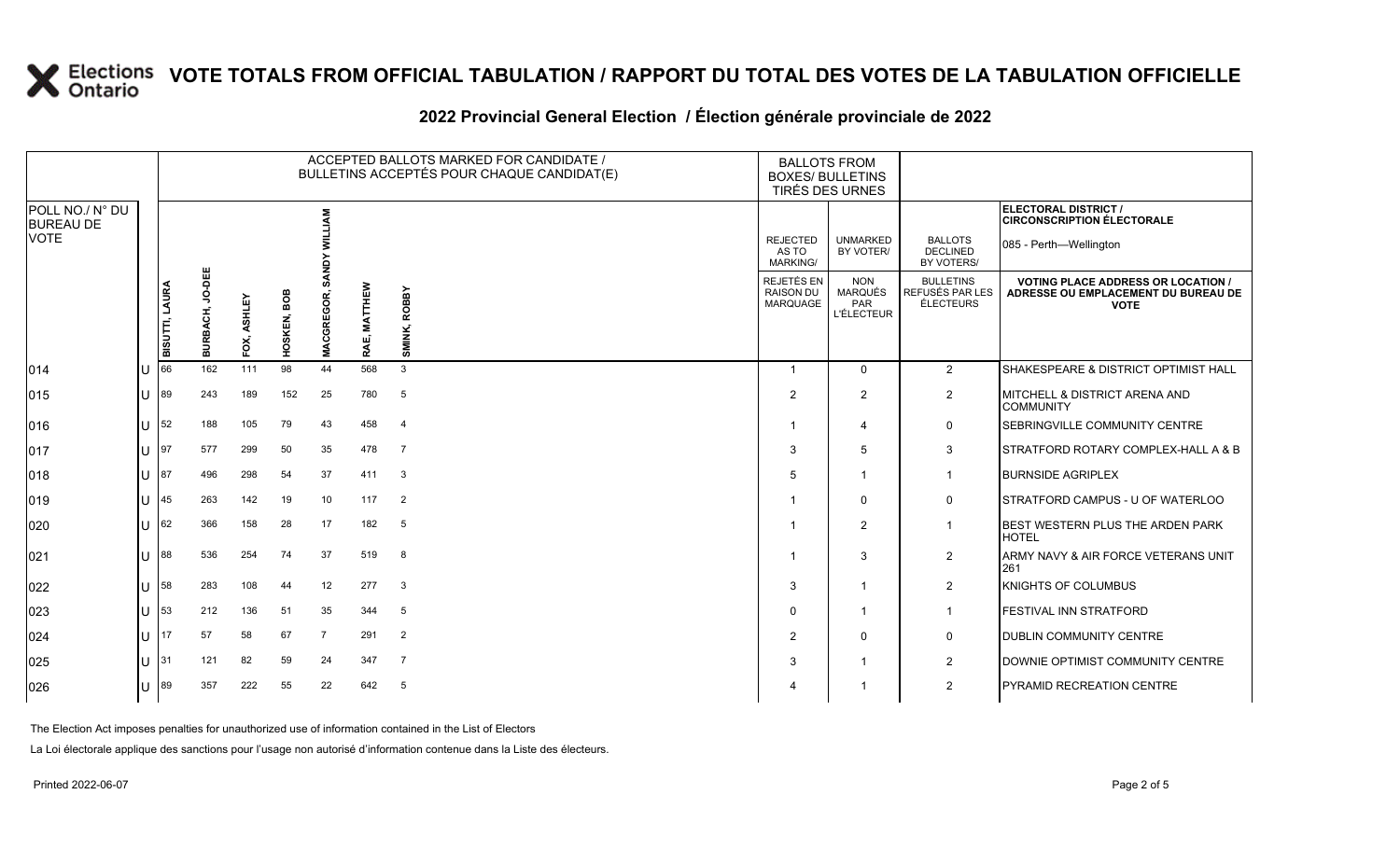### **2022 Provincial General Election / Élection générale provinciale de 2022**

|                                     |        |                       |                    |                |                |                             |                  | ACCEPTED BALLOTS MARKED FOR CANDIDATE /<br>BULLETINS ACCEPTÉS POUR CHAQUE CANDIDAT(E) | <b>BALLOTS FROM</b><br><b>BOXES/ BULLETINS</b> | TIRÉS DES URNES                                   |                                                  |                                                                                                 |
|-------------------------------------|--------|-----------------------|--------------------|----------------|----------------|-----------------------------|------------------|---------------------------------------------------------------------------------------|------------------------------------------------|---------------------------------------------------|--------------------------------------------------|-------------------------------------------------------------------------------------------------|
| POLL NO./ N° DU<br><b>BUREAU DE</b> |        |                       |                    |                |                | ξ                           |                  |                                                                                       |                                                |                                                   |                                                  | ELECTORAL DISTRICT /<br><b>CIRCONSCRIPTION ÉLECTORALE</b>                                       |
| VOTE                                |        |                       |                    |                |                |                             |                  |                                                                                       | <b>REJECTED</b><br>AS TO<br><b>MARKING/</b>    | <b>UNMARKED</b><br>BY VOTER/                      | <b>BALLOTS</b><br><b>DECLINED</b><br>BY VOTERS/  | 085 - Perth-Wellington                                                                          |
|                                     |        | <b>BISUTTI, LAURA</b> | JO-DEE<br>BURBACH, | FOX, ASHLEY    | HOSKEN, BOB    | ¶<br>ब<br><b>MACGREGOR,</b> | E, MATTHEW<br>RΑ | <b>ROBBY</b><br>SMINK,                                                                | REJETÉS EN<br><b>RAISON DU</b><br>MARQUAGE     | <b>NON</b><br><b>MARQUÉS</b><br>PAR<br>L'ÉLECTEUR | <b>BULLETINS</b><br>REFUSÉS PAR LES<br>ÉLECTEURS | <b>VOTING PLACE ADDRESS OR LOCATION /</b><br>ADRESSE OU EMPLACEMENT DU BUREAU DE<br><b>VOTE</b> |
| 027                                 |        | 43                    | 174                | 112            | 40             | 14                          | 360              | $\mathbf{3}$                                                                          |                                                | 2                                                 | $\mathbf 0$                                      | <b>ST. MARYS DCVI</b>                                                                           |
| 400                                 | U      | 3                     | 19                 | 4              | 2              | $\overline{2}$              | 8                | $\mathbf 0$                                                                           | $\Omega$                                       | $\mathbf 0$                                       | 0                                                | 45 BUCKINGHAM DRIVE                                                                             |
| 700                                 |        |                       | 6                  | 8              | 3              | $\overline{1}$              | 30               | $\overline{1}$                                                                        | $\overline{2}$                                 | $\mathbf 0$                                       | 0                                                | <b>BIRMINGHAM RETIREMENT COMMUNITY</b>                                                          |
| 701                                 |        | I٥                    | 5                  | $\overline{7}$ | 2              | $\mathbf{3}$                | $\overline{7}$   | $\overline{1}$                                                                        | $\Omega$                                       | $\overline{1}$                                    | 0                                                | <b>STRATHCONA LONG TERM CARE</b>                                                                |
| 702                                 | Ü      |                       | 6                  | 18             | 3              | 6                           | 20               | $\overline{1}$                                                                        |                                                | $\overline{\mathbf{1}}$                           | 0                                                | <b>CARESSANT CARE HARRISTON</b>                                                                 |
| 703                                 | $\cup$ | 10 <sup>10</sup>      | 8                  | 24             | $\overline{4}$ | $\overline{1}$              | 54               | $\overline{1}$                                                                        | 5                                              | $\overline{1}$                                    | $\mathbf 0$                                      | <b>ROYAL TERRACE</b>                                                                            |
| 704                                 |        |                       |                    |                |                |                             |                  | COMBINED WITH 702 / COMBINÉ À 702                                                     |                                                |                                                   |                                                  |                                                                                                 |
| 705                                 |        |                       |                    |                |                |                             |                  | COMBINED WITH 703 / COMBINÉ À 703                                                     |                                                |                                                   |                                                  |                                                                                                 |
| 706                                 |        |                       |                    |                |                |                             |                  | COMBINED WITH 703 / COMBINÉ À 703                                                     |                                                |                                                   |                                                  |                                                                                                 |
| 707                                 | U      |                       |                    | 19             | $\mathbf{0}$   | $\overline{1}$              | 26               | $\mathbf 0$                                                                           |                                                | $\mathbf 0$                                       | 0                                                | KNOLLCREST LODGE                                                                                |
| 708                                 |        |                       | 6                  | 20             | 2              | $\overline{2}$              | 17               | $\overline{1}$                                                                        | $\Omega$                                       | $\overline{1}$                                    | 0                                                | COUNTRY MEADOWS RETIREMENT HOME                                                                 |
| 709                                 |        | I٥                    | $\overline{2}$     | 6              |                | $\mathbf 0$                 | 8                | $\mathbf 0$                                                                           | $\Omega$                                       | $\mathbf 0$                                       | 0                                                | <b>RITZ LUTHERAN VILLA</b>                                                                      |
| 710                                 |        |                       | $\Omega$           | 20             | 2              | $\overline{2}$              | $\mathbf 0$      | $\mathbf 0$                                                                           |                                                | $\mathbf 0$                                       | 0                                                | <b>MITCHELL NURSING HOME</b>                                                                    |
| 711                                 |        |                       |                    | 3              | 3              | 2                           | 14               | $\overline{1}$                                                                        |                                                | $\mathbf 0$                                       | $\mathbf 0$                                      | <b>HILLSIDE MANOR</b>                                                                           |

The Election Act imposes penalties for unauthorized use of information contained in the List of Electors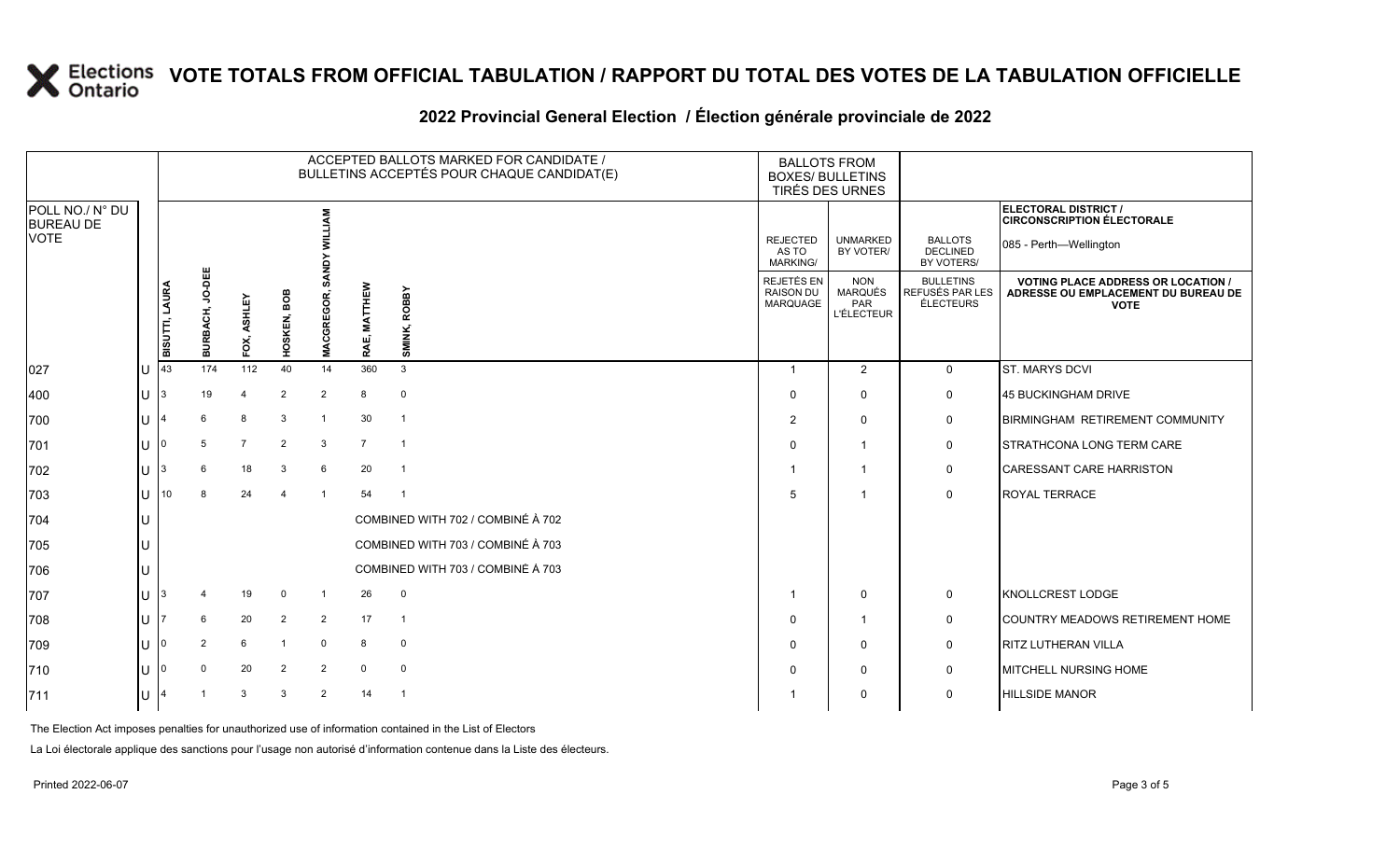|                                                    |              | ACCEPTED BALLOTS MARKED FOR CANDIDATE /<br>BULLETINS ACCEPTÉS POUR CHAQUE CANDIDAT(E) |                    |             |                |                  |                          |                                   |                                             | <b>BALLOTS FROM</b><br><b>BOXES/ BULLETINS</b><br><b>TIRÉS DES URNES</b> |                                                  |                                                                                                 |
|----------------------------------------------------|--------------|---------------------------------------------------------------------------------------|--------------------|-------------|----------------|------------------|--------------------------|-----------------------------------|---------------------------------------------|--------------------------------------------------------------------------|--------------------------------------------------|-------------------------------------------------------------------------------------------------|
| POLL NO./ N° DU<br><b>BUREAU DE</b><br><b>VOTE</b> |              |                                                                                       |                    |             |                |                  |                          |                                   | <b>REJECTED</b><br>AS TO<br><b>MARKING/</b> | <b>UNMARKED</b><br>BY VOTER/                                             | <b>BALLOTS</b><br>DECLINED<br>BY VOTERS/         | <b>ELECTORAL DISTRICT /</b><br><b>CIRCONSCRIPTION ÉLECTORALE</b><br>085 - Perth-Wellington      |
|                                                    |              | <b>BISUTTI, LAURA</b>                                                                 | JO-DEE<br>BURBACH, | FOX, ASHLEY | HOSKEN, BOB    | <b>MACGREGOR</b> | <b>MATTHEW</b><br>RAE, I | SMINK, ROBBY                      | REJETÉS EN<br><b>RAISON DU</b><br>MARQUAGE  | <b>NON</b><br>MARQUÉS<br>PAR<br><b>L'ÉLECTEUR</b>                        | <b>BULLETINS</b><br>REFUSÉS PAR LES<br>ÉLECTEURS | <b>VOTING PLACE ADDRESS OR LOCATION /</b><br>ADRESSE OU EMPLACEMENT DU BUREAU DE<br><b>VOTE</b> |
| 712                                                |              |                                                                                       | 11                 | 19          | $\Omega$       | $\mathbf{3}$     | 40                       |                                   | $\Omega$                                    | $\overline{\mathbf{1}}$                                                  | $\mathbf{0}$                                     | MCCARTHY PLACE RETIREMENT RESIDENCE                                                             |
| 713                                                |              |                                                                                       |                    |             |                |                  |                          | COMBINED WITH 712 / COMBINÉ À 712 |                                             |                                                                          |                                                  |                                                                                                 |
| 714                                                | $\mathbf{H}$ |                                                                                       | 21                 | 34          | 3              | 3                | 38                       | $\overline{2}$                    | 2                                           | $\Omega$                                                                 | $\mathbf 0$                                      | <b>IGREENWOOD COURT - LONG TERM CARE</b>                                                        |
| 715                                                |              |                                                                                       |                    |             |                |                  |                          | COMBINED WITH 714 / COMBINÉ À 714 |                                             |                                                                          |                                                  |                                                                                                 |
| 716                                                |              |                                                                                       | 8                  | 11          | $\overline{0}$ | $\overline{1}$   | 16                       | 0                                 | 3                                           | 6                                                                        | 0                                                | <b>RIVER GARDENS RETIREMENT RESIDENCE</b>                                                       |
| 717                                                |              |                                                                                       | 28                 | 27          | $\mathbf{3}$   | $5\phantom{.0}$  | 50                       | $\overline{1}$                    | $\Omega$                                    | 1                                                                        | $\mathbf 0$                                      | <b>IWOODLAND TOWERS AND HAMLET ESTATES</b>                                                      |
| 718                                                |              |                                                                                       | $\mathbf 4$        | 9           | $\overline{1}$ | 3                | 12                       | 2                                 | $\Omega$                                    | 0                                                                        | -1                                               | SPRUCE LODGE                                                                                    |
| 719                                                |              |                                                                                       | 3                  | 6           | $\overline{1}$ | 2                | 13                       | $\mathbf 0$                       |                                             | $\mathbf{0}$                                                             | 0                                                | <b>ICEDARCROFT PLACE RETIREMENT</b><br><b>RESIDENCE</b>                                         |
| 720                                                |              |                                                                                       |                    |             |                |                  |                          | COMBINED WITH 707 / COMBINÉ À 707 |                                             |                                                                          |                                                  |                                                                                                 |
| 721                                                |              |                                                                                       |                    | 9           | $\overline{1}$ | $\overline{1}$   | 15                       | $\overline{1}$                    | 2                                           | $\overline{1}$                                                           | 0                                                | <b>WILDWOOD CARE CENTRE</b>                                                                     |
| 722                                                |              |                                                                                       | 5                  | 14          | $\mathbf 0$    | $\overline{1}$   | 23                       | $\mathbf 0$                       |                                             | $\mathbf 0$                                                              | 0                                                | <b>KINGSWAY LODGE</b>                                                                           |
| 723                                                | $\mathbf{U}$ | 2                                                                                     | $\overline{2}$     | 3           | -1             | $\mathbf 0$      | 23                       | $\mathbf 0$                       | $\Omega$                                    | 0                                                                        | 0                                                | <b>RITZ MANOR APARTMENTS</b>                                                                    |
| ADV001                                             |              | 35                                                                                    | 169                | 120         | 10             | 5                | 136                      | $\overline{2}$                    |                                             | -1                                                                       | $\overline{2}$                                   | UNIVERSITY OF WATERLOO, STRATFORD<br><b>CAMPUS</b>                                              |

### **2022 Provincial General Election / Élection générale provinciale de 2022**

The Election Act imposes penalties for unauthorized use of information contained in the List of Electors

La Loi électorale applique des sanctions pour l'usage non autorisé d'information contenue dans la Liste des électeurs.